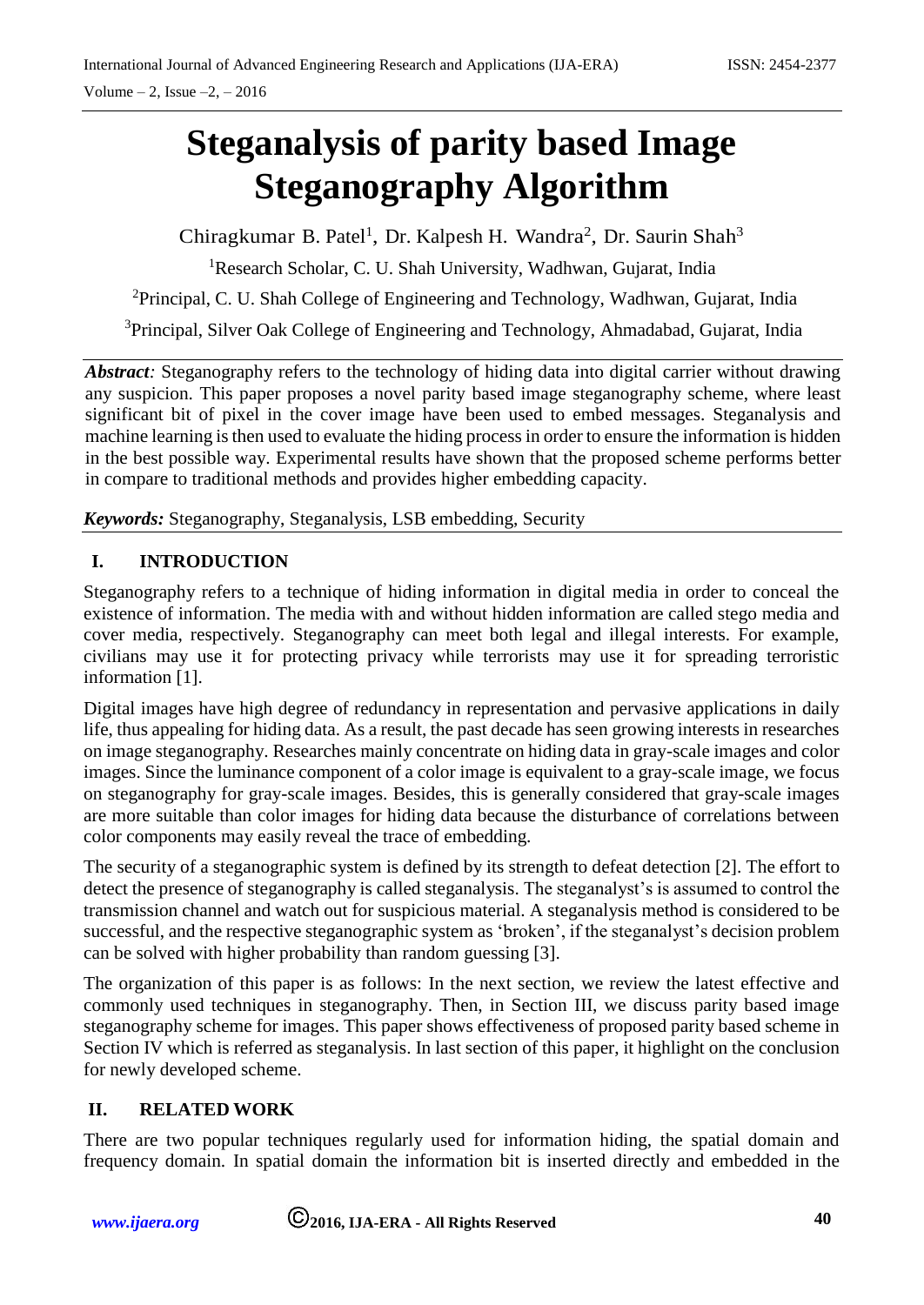intensity of the cover image pixel while in frequency domain the cover image is first transformed to frequency domain and information is hidden in wavelet.

Most of steganography technique is based on the least significant bit (LSB) substitution in which the least significant bit of the pixels is changed to hide the secret data. In spatial domain, this type of techniques can be broadly classified into two categories: LSB replacement and LSB matching. In LSB replacement [4], the least significant bit of each pixel of the cover image is replaced by the bit of the secret data. In LSB matching [5], if there is a mismatch between least significant bit of a pixel in the cover image and message bit to be embedded than embedding is done by increasing or decreasing randomly the content of the pixels of the cover image by 1, except at the edges.

Steganalysis tools track the distortion caused in cover image during the message embedding to detect the presence of the secret message in an image. These tools are classified as visual, structural, and nonstructural [4]. Visual attacks analyze stego images for noise which are visible to human vision system. The noise could be visible in stego image or in LSB plane extracted from the stego image [6]. Sometime, Visual attacks are known as known cover attack because cover image use to identify noise generated due to message embedding in image. Structural attacks analyze structural properties of an image to find any abnormalities which are introduced by steganography. Structural detectors such as sample pair analysis (SP)[7] and weighted stego (WS)[8] can reliably detect presence of stego data and even estimate message length. Non-structural detectors use feature extractors and classifier such as support vector machine, neural network etc. to decide correct class of image [9].

In hiding behind corners (HBC) scheme, corner pixels are used to hide message bits. Message bits are embedded by using LSB substitution method. Such embedding leads to many structural asymmetries and could easily be detected by weighted stego (WS) [8] and sample pair analysis (SP) [7]. Therefore, the HBC technique which is maintains texture in LSB plane but offers poor security.

Edge adaptive image steganography (EALMR) [10] technique is used LSB matching revisited (LSBMR) [5] technique for message embedding. EALMR calculates the difference between two adjacent pixels to identify edges in image. If this difference is greater than a pre-defined threshold value, then both pixels are marked as edge pixels, and one bit of data is hidden in each of them using LSBMR. This technique has some limitations. EALMR compares a pixel with its adjacent pixel, it can find edges only in one direction and poor edge selection results in detection by steganalysis tools like blind attacks SPAM [11].

# **III. PARITY BASED IMAGE STEGANOGRAPHY**

Parity based image steganography is a spatial domain steganography algorithm. The common ground of spatial steganography is used to directly change the image pixel values for hiding data. The embedding rate is often measured in bit per pixel (bpp). According to the embedding manner of spatial domain, LSB substitution method is used for data hiding but message bits are not directly embedded in the LSB plane without introducing many perceptible distortions. It works by replacing the LSBs of randomly selected pixels in the cover image with newly generated embedding bit which is generated based single bit of message and parity of randomly selected pixel. The random selection of pixels is determined by a secret key.

Let C is the 8 bits grayscale cover image which has total  $M_C \times N_C$  pixels represented as

$$
C = \{X_{ij} \mid 0 \le i \le M_C, 0 \le j \le N_C\}
$$
 (1)

where,  $X_{ii} \in \{0, 1, ...255\}$  and M is a the n-bit secret message represented as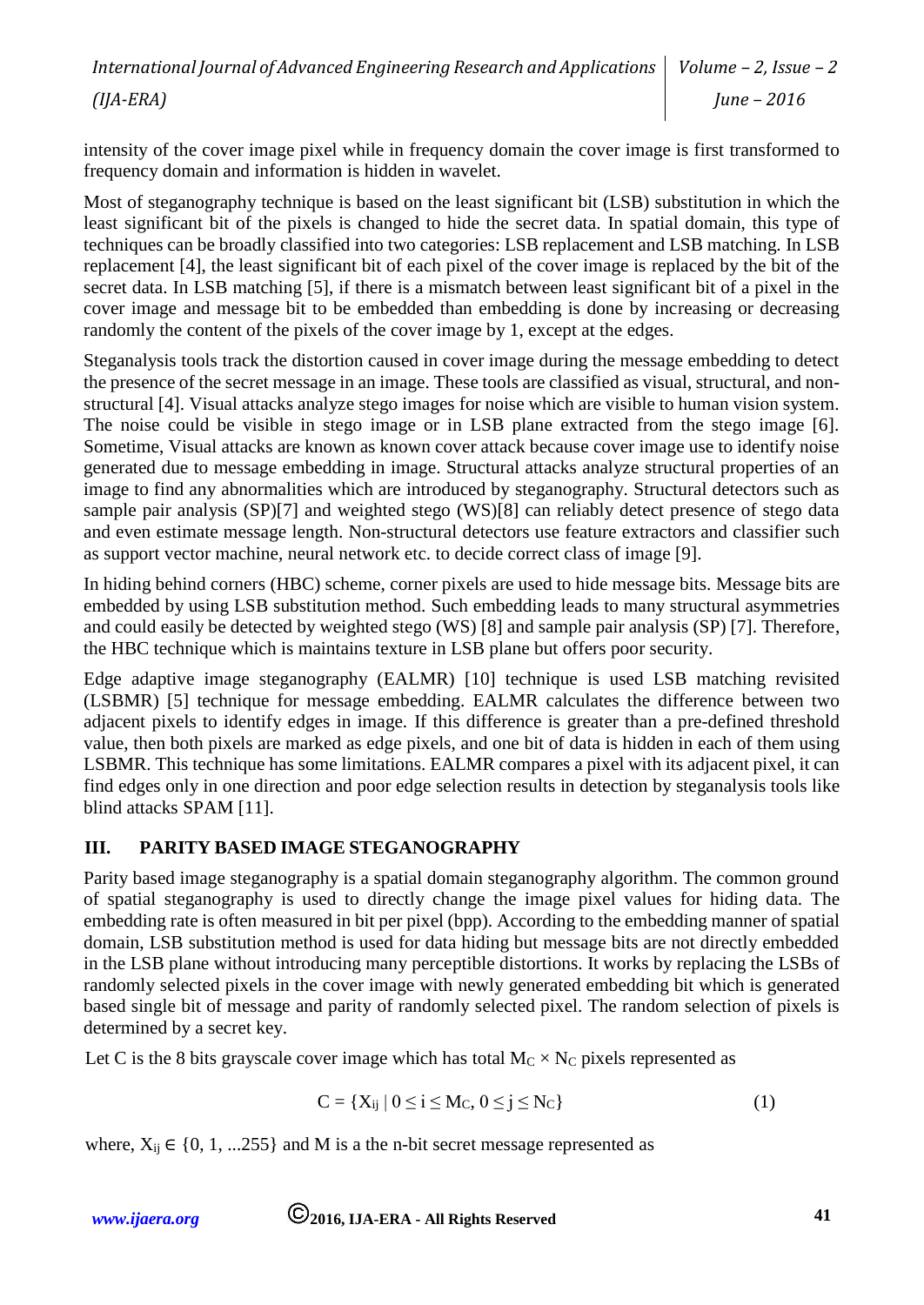$$
M = \{m_k \mid 0 \le k \le n, m_k \in \{0, 1\}\}\
$$
 (2)

where n is a total length of message in bits. To make sure enough message embedding space in the cover image equation (3) must be satisfied.

$$
M_C \times N_C \le n \tag{3}
$$

The embedding process is completed by modifying the least significant bit  $b_0$  of pixel  $X_{ii}$  based on the parity of pixel value  $X_{ij}$  and  $m_k$ . Mathematically, the pixel value  $X_{ij}$ 's least significant bit  $b_0$  is replaced by b'<sub>0</sub> for embedding the k<sup>th</sup> bit of message m<sub>k</sub> of given message bit sequence M. Cover image pixel  $X_{ij}$  is modified to form the stego image pixel  $X'_{ij}$  as follows:

To embed message bit  $m_k = 1$ , replace  $X_{ii}$  with  $X'_{ii}$ ,

$$
X'_{ij} = \begin{cases} X_{ij} & \text{if Parity} = \text{Odd;} \\ X_{ij} + 1 & \text{if Parity} = \text{Even.} \end{cases}
$$
 (4)

To embed message bit  $m_k = 0$ , replace  $X_{ij}$  with  $X'_{ij}$ ,

$$
X'_{ij} = \begin{cases} X_{ij} - 1 & \text{if Parity} = \text{Odd;} \\ X_{ij} & \text{if Parity} = \text{Even.} \end{cases}
$$
 (5)

Let,  $\{P_x(x= 0), P_x(x=1)\}\$  denote the distribution of the least significant bits of a cover image and  ${P_m(m=0), P_m(m=1)}$  denote distribution of the secret binary message bits. As regards parity based image steganography, some of the LSBs of a cover image will be flipped without loss of generality, the message bits may be considered to be uniformly distributed.

Hence,  $P_m(m=0) \approx P_m(m=1) \approx 0.5$ . Besides, the cover image and message may also be assumed be independent. In pixel parity based image steganography algorithm, some or the entire least significant bit of image pixels modified based on respective pixel parity and secret message bits. The appearance of the image does not change by increasing or decreasing the value of pixel by value 1. So, the resultant stego image looks almost same as the cover image.

From the embedding operation described above, it is easy to know that the secret message bits may be extracted using table 1 from the LSBs of these pixels which are randomly selected during embedding.

|                        | Table 1. Message bit extraction based on pixel partly |
|------------------------|-------------------------------------------------------|
| <b>Parity of pixel</b> | <b>Extracted message bit</b>                          |
| <b>EVEN</b>            |                                                       |
| ODD                    |                                                       |
|                        |                                                       |

Table 1: Message bit extraction based on pixel parity

#### **IV. PERFORMANCE EVALUATION**

Steganalysis can be regarded as a two-class pattern classification problem which aims to determine whether a testing medium is a cover medium or a stego one [12]. According to its application fields, it can be divided into specific methods and universal methods. A specific steganalysis method fully utilizes the knowledge of a targeted steganographic technique and may only be applicable to such a kind of steganography. A universal steganalysis method can be used to detect several kinds of steganography. Usually universal methods do not require the knowledge of the details of the embedding operations.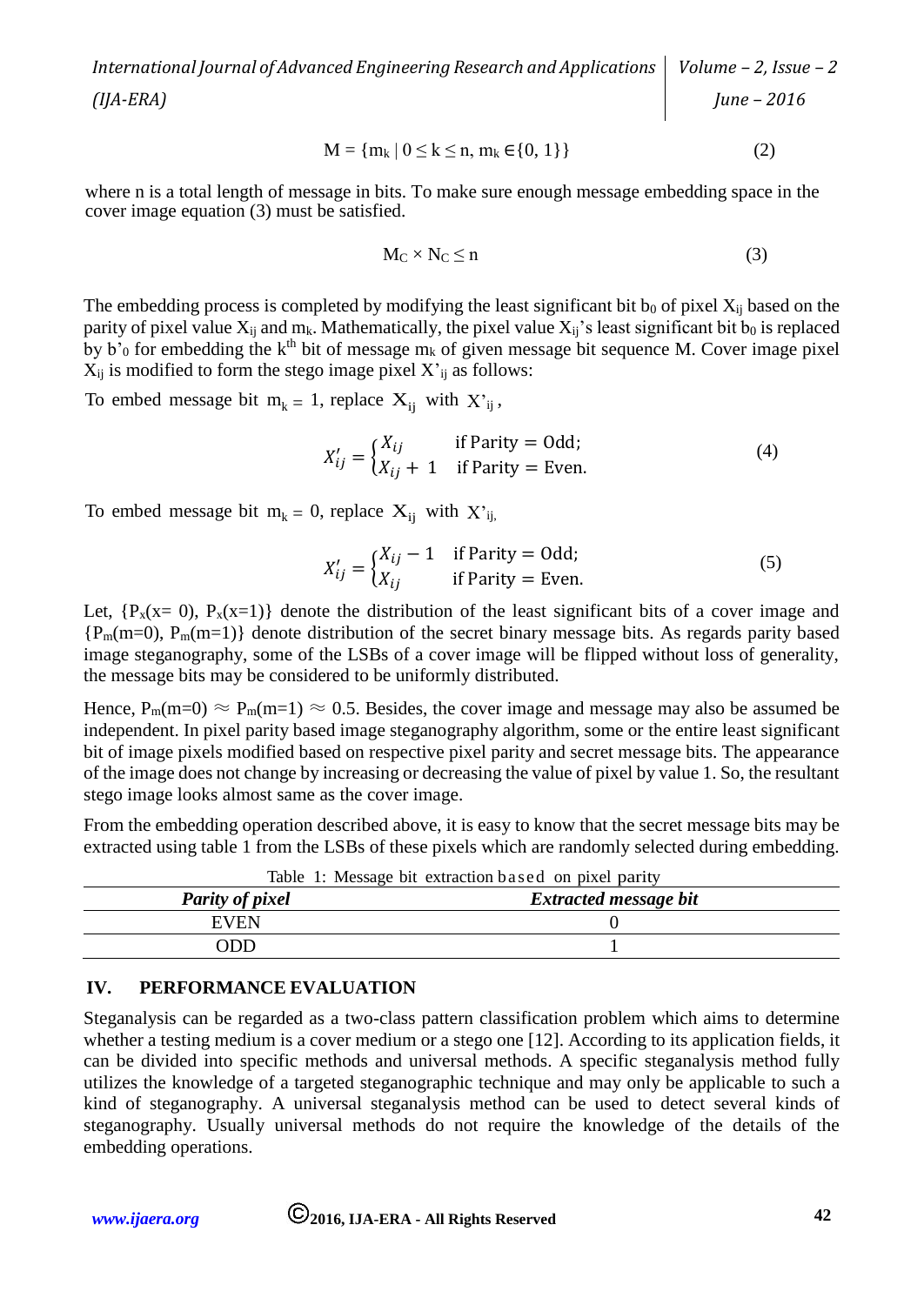The parity based image steganography scheme has been tested on BOWS2 database and BOSS- base database ver. 1.01[13]. For experiment, message payload is taken to be 0.1bpp to show the effectiveness of the proposed parity based technique. The steganography security is evaluated against visual, structural, and blind steganalysis attacks.

## *A. Visual attack*

Most steganographic programs embed the message bits either sequentially or in some pseudo-random fashion. In most programs, the message bits are chosen non adaptively independently of the image content. If the image contains homogeneous areas or areas with the color saturated at either 0 or 255, we can look for suspicious artefacts using simple visual inspection. Even though the artefacts cannot be readily seen, we can plot one bit-plane (for example, the LSB plane) and inspect just this bit-plane. This attack is especially applicable to palette images for LSB embedding in indices to the palette. If, at the same time, the message is embedded sequentially, one can have a convincing argument for the presence of steganographic messages in an image. Although, visual attacks are simple, they are hard to automate.



Figure 1: Bit planes observation of (a) cover (b) stego (1.0 bpp) LENA image

Texture in LSB plane can be seen in Fig. 1 which has random white and black patches; these are the group of pixels having same LSB value. This characteristic is more important in smoother areas of the image such as Lena. So, any change in the smoother part of the image may change LSB value of the pixels in this group. On the other hand, noisy image such as Mandrill as shown in Fig. 2 have not caused any noticeable change in image. On scrutiny, these black pixels on the white patch may raise doubt. In addition to that pixel values in LSB plane are random in nature and looks like cover Image. It can be concluded that the parity based steganography resists visual attacks.

#### *B. Structural attacks*

Embedding message bits in an image leads to statistical modification in the structure of cover image. A method used to detect such kind of modification is known as a structural attack. Structural attack observed first- and second-order statistics of stego image. SP analysis and WS are two well known structural attacks. The length of the embedded message is esteemed using SP and WS structural attack by giving the percentage of pixels which may hold data.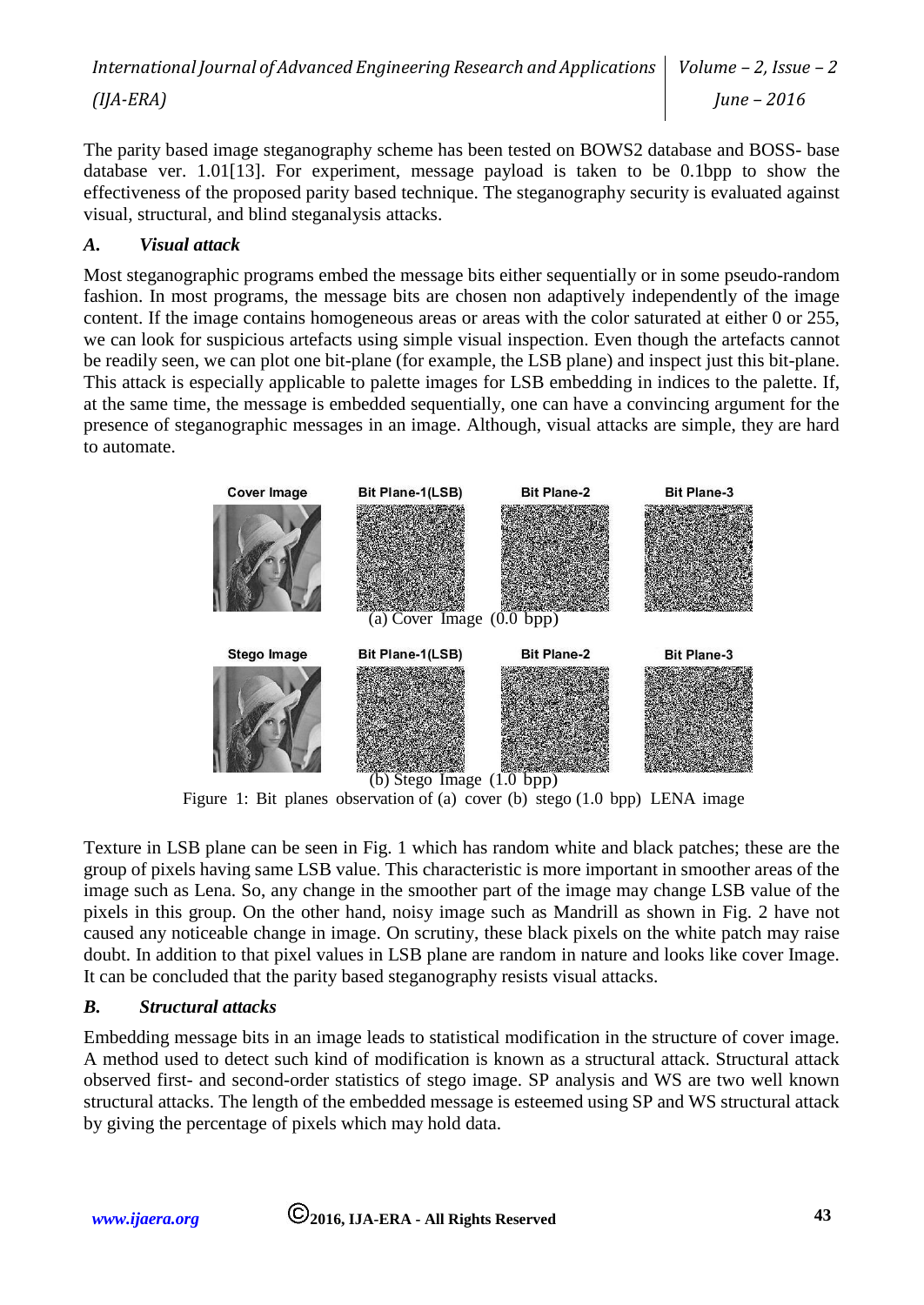

Figure 2: Bit planes observation of (a) cover (b) stego (1.0 bpp) MANDRILL image

Table 2: Relative message length estimation for various steganography scheme using SP and WS Structural attacks

| <b>Database</b>    | <b>Attacks</b> | LSBM | <b>HBC</b> | <b>EALMR</b> | <b>Parity</b> |
|--------------------|----------------|------|------------|--------------|---------------|
| BOWS <sub>2</sub>  | <b>SP</b>      | 0.2  | .5.6       | 0.06         | 0.05          |
|                    | WS             | 0.12 | 8.34       | 0.01         | 0.01          |
| BOSSbase ver. 1.01 | <b>SP</b>      | 0.32 | 9.6        | 0.09         | 0.08          |
|                    | WS             |      |            | 0.06         | 0.05          |

Table 2 lists the outcome of SP and WS for some traditional image steganography techniques with parity based scheme. It can be noted that the relative message length for HBC lies close to 10%, but that for LSBM, EALMR, and the parity technique is 0.2%, 0.06%, and 0.05%, respectively.

One possible reason for these results could be the use of parity based embedding which does not lead to asymmetry in pixels intensity. Therefore, the relative message length for parity based technique does not raise any suspicion.

## *C. Blind steganalysis*

Blind steganalysis requires less or even no such priori information. A universal steganalysis approach usually takes a learning based strategy which involves training, validation and testing stages. During the process, a feature extraction step is used in training, validation and testing stages. Its function is to map an input image from a high-dimensional image space to a low-dimensional feature space. Analysis of parity based image steganography scheme is performed by taking Subtractive Pixel Adjacency Matrix (SPAM) [11] feature sets from their respective stego images and cover images. These features are used to train neural network to learn the difference in features caused by message embedding. For each steganography scheme, there are two class named as Cover and Stego. Neural network automatically select random images from the class for training, validation and testing. For practical steganalysis, main intend to identity the testing medium belongs to stego class or the cover class. When applying image steganalysis method to N - image data set of cover image and stego image for detection, There are four possible situations,

- 1. Stego medium is correctly detected as stego and it is referred as True Positive (TP)
- 2. Stego medium is incorrectly detected as cover and it is referred as False Negative (FN).
- 3. Cover medium is correctly detected as cover and it is referred as True Negative (TN).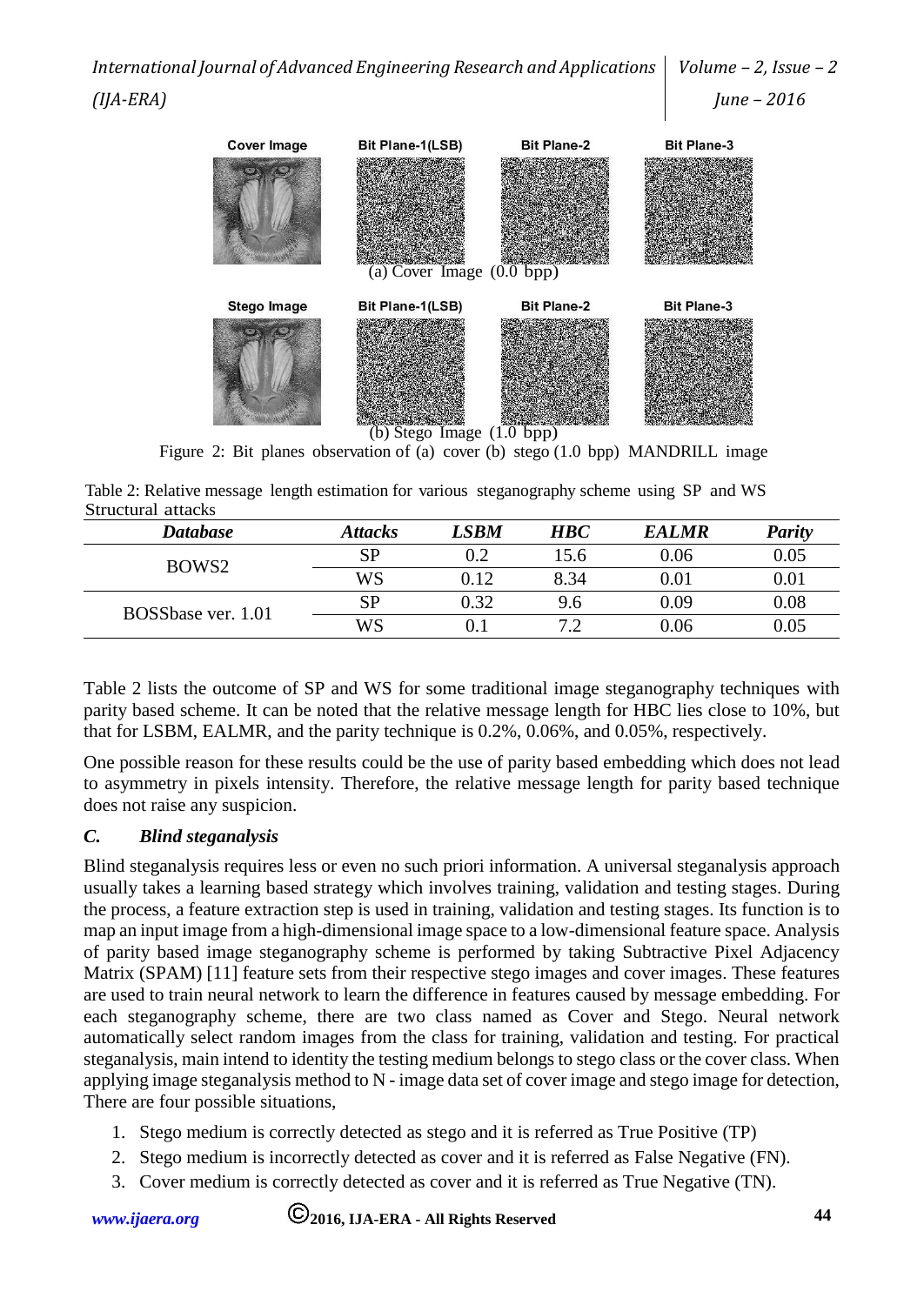4. Cover medium is incorrectly detected as stego and it is referred as False Positive (FP).



**NUMBER OF DETECTED NUMBER OF DETECTED** Figure 3: The confusion matrix

The results of test are represented in form of  $2 \times 2$  matrix as shown in Fig. 3 and it is called Confusion Matrix. Based on confusion matrix some evaluation matrix can be defined as mention below.

True Positive Rate (T P R) = 
$$
\frac{TP}{P}
$$
 =  $\frac{TP}{TP+FN}$  (6)

False Negative Rate(F N R) = 
$$
\frac{FN}{P}
$$
 =  $\frac{FN}{TP+FN}$  (7)

False Positive Rate(F P R) = 
$$
\frac{FP}{N}
$$
 =  $\frac{FP}{FP+TN}$  (8)

True Negative Rate(T N R) = 
$$
\frac{TN}{N}
$$
 =  $\frac{TN}{FP + TN}$  (9)

$$
Accuracy = \frac{TP + TN}{TP + FP + TN + FN} = \frac{TP + TN}{N}
$$
 (10)

|                  | Table 5. STTTM accuracy against partly based chocauing argorithmis |
|------------------|--------------------------------------------------------------------|
| <b>Algorithm</b> | Accuracy                                                           |
| <b>LSBM</b>      | 93.0%                                                              |
| <b>HBA</b>       | 89.6%                                                              |
| <b>EALMR</b>     | 70.8%                                                              |
| Parity           | 50.4 %                                                             |

| Table 3: SPAM accuracy against parity based embedding algorithms |  |  |  |
|------------------------------------------------------------------|--|--|--|
|------------------------------------------------------------------|--|--|--|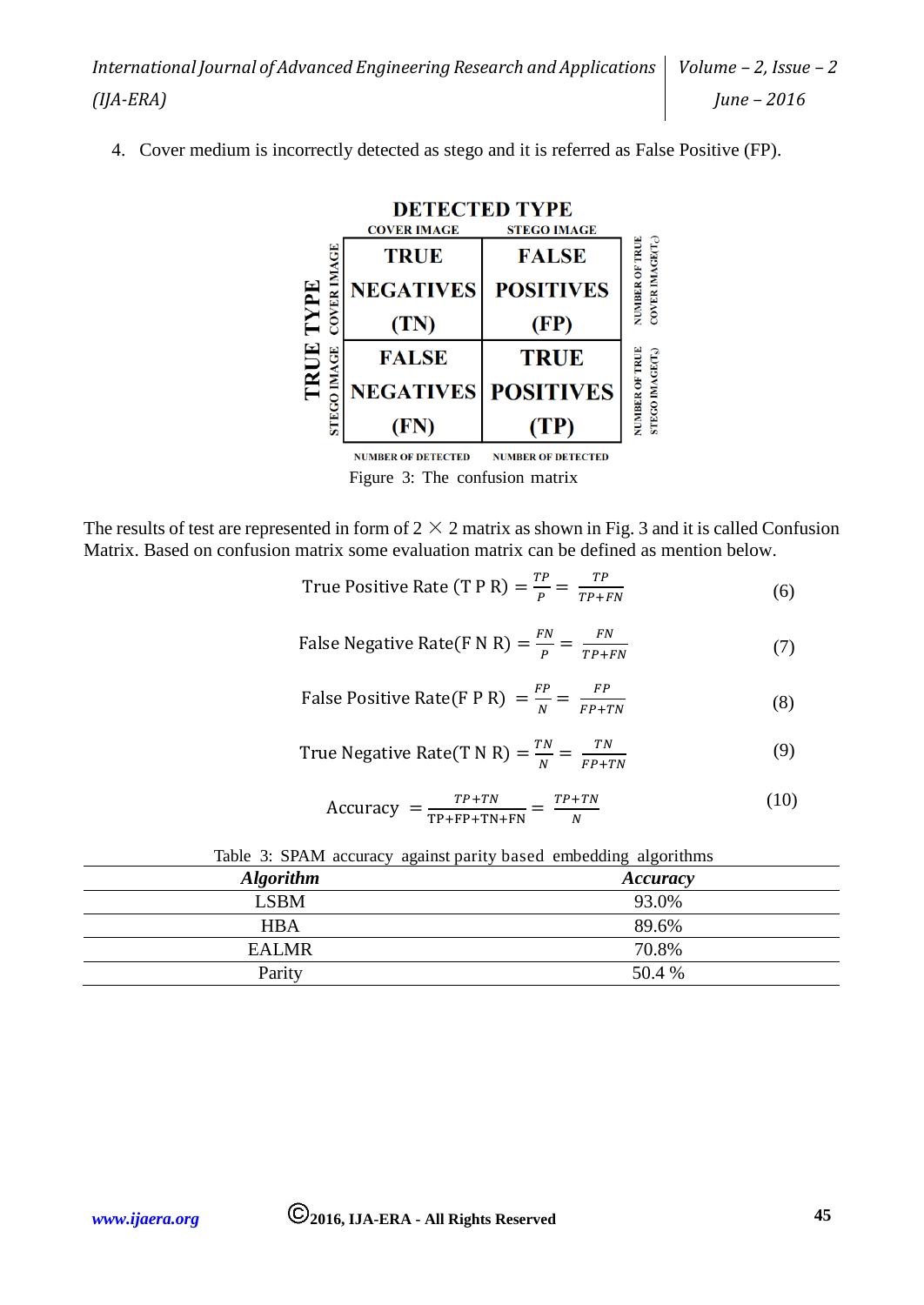*International Journal of Advanced Engineering Research and Applications (IJA-ERA)*



**Confusion Matrix** 

Figure 4: Confusion Matrix of the parity based image steganography algorithm for SPAM



Figure 5: ROC curves of the parity based image steganography algorithm for SPAM features

The results generated for parity based scheme after classification using neural network in terms of confusion matrix shown in Fig. 4 and ROC curve as shown in Fig. 5. Table 3 shows that LSBM is detected with an accuracy of 93.0%. In addition to that, HBC and EALMR both are easily detected by SPAM and have accuracy rate of 89.6% and 70.8%, respectively. The minimum detection accuracy achieved by proposed technique is 50.4%, and it can be attributed to the random selection pixels for embedding and message bits are not directly substituted in LSB. It can be noted that accuracy of 50% is like a random guess about cover and stego images. This means that features extracted by SPAM have failed to produce any considerable difference between stego and natural images for the proposed technique.

# **V. CONCLUSION**

In this paper, a parity based steganography scheme for in gray scale images has been proposed. The proposed technique can resist visual, structural, and non-structural attacks better than the existing edge-